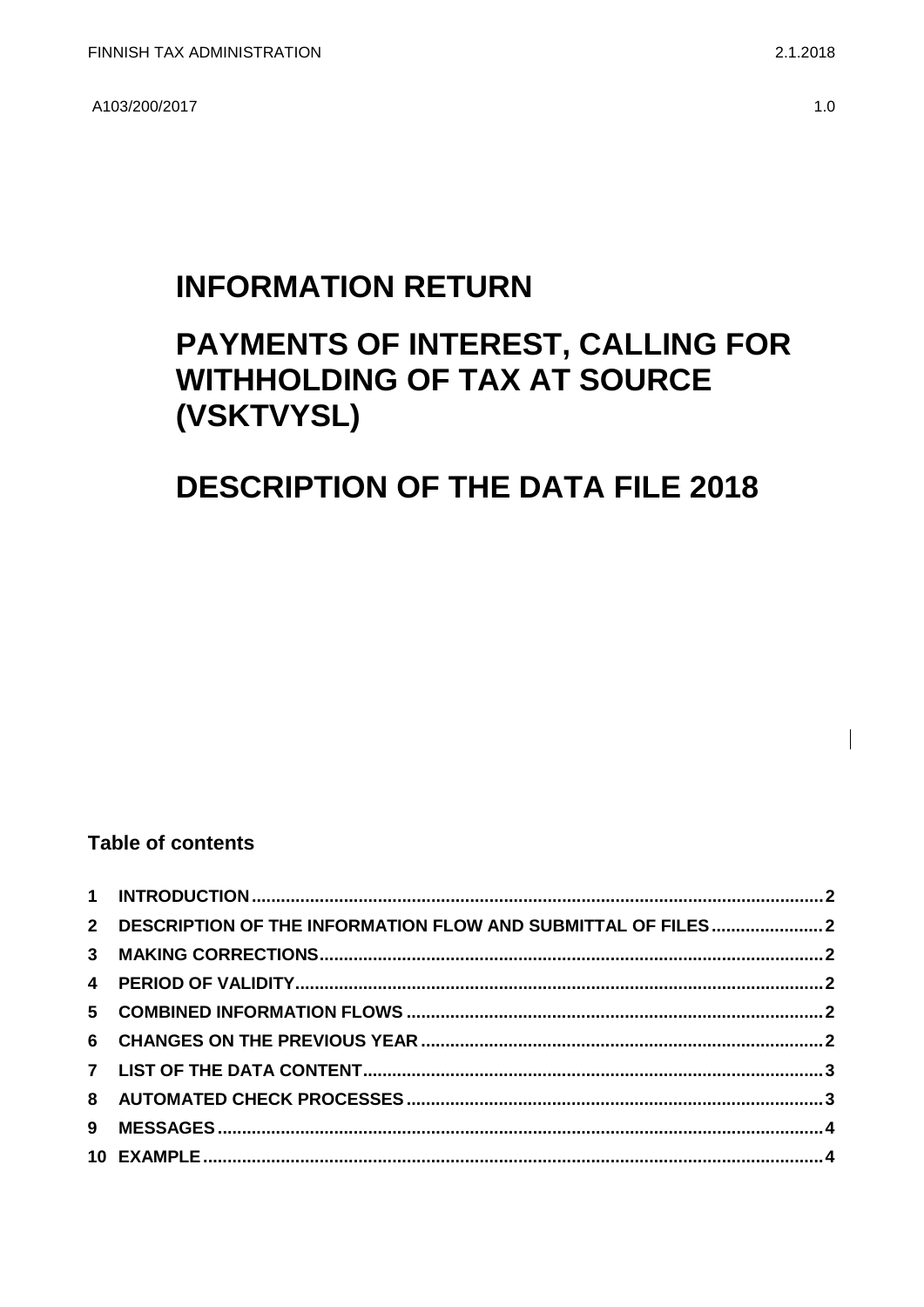## **Version history**

| Date     | Version | <b>Description</b>                              |
|----------|---------|-------------------------------------------------|
| 2.1.2018 |         | First release concerning the 2018 taxable year. |

#### <span id="page-1-0"></span>**1 INTRODUCTION**

This guidance explains the structure of the required inbound file and the check procedures that follow. For more information, see tax.fi > About us > Information and material on taxation > IT developers > e-Filing guidance > Electronic filing of information returns General description.

#### <span id="page-1-1"></span>**2 DESCRIPTION OF THE INFORMATION FLOW AND SUBMITTAL OF FILES**

The information-reporting requirement concerns the institutions that pay out interest on commercial and savings bank deposits, on bonds and debentures, on deposits in employees' banks (personnel service offices) and on the balances remaining on payment accounts in payment institutions.

If you have paid interest to nonresident beneficiaries you must use another information return format (either VSRAERIE or the paper Form 7809).

For more information and instructions, go to the 'Annual Information Returns' pages of the Website, > Forms > Annual information.

The terms and conditions of convertible loans or of clearance accounts do not have to be delivered to the Tax Administration when you have submitted your return electronically.

For more information on how filers must identify themselves electronically, on the requirements on Katso ID and Katso Role, and on the information flow's check routine for authorizations, click [here.](https://www.ilmoitin.fi/webtamo/sivut/IlmoituslajiRoolit?kieli=en&tv=VSKTVYSL)

#### <span id="page-1-2"></span>**3 MAKING CORRECTIONS**

For more information, see tax.fi > About us > Information and material on taxation > IT developers > e-Filing guidance > Making corrections to e-filed submittals of information returns.

#### <span id="page-1-3"></span>**4 PERIOD OF VALIDITY**

This specification sets out the requirements of file formatting that come into force 25 January 2018 and continue to be in force until a new version of this specification is released.

Due date for filing is 15 February 2019.

#### <span id="page-1-4"></span>**5 COMBINED INFORMATION FLOWS**

You may not send us other flows in the same computer file as the VSKTVYSL flow.

### <span id="page-1-5"></span>**6 CHANGES ON THE PREVIOUS YEAR**

| <b>Version</b> | <b>Data Name</b> | Data element    | <b>Description</b> |
|----------------|------------------|-----------------|--------------------|
| 1.0            | 058              | Year of payment | Year changed       |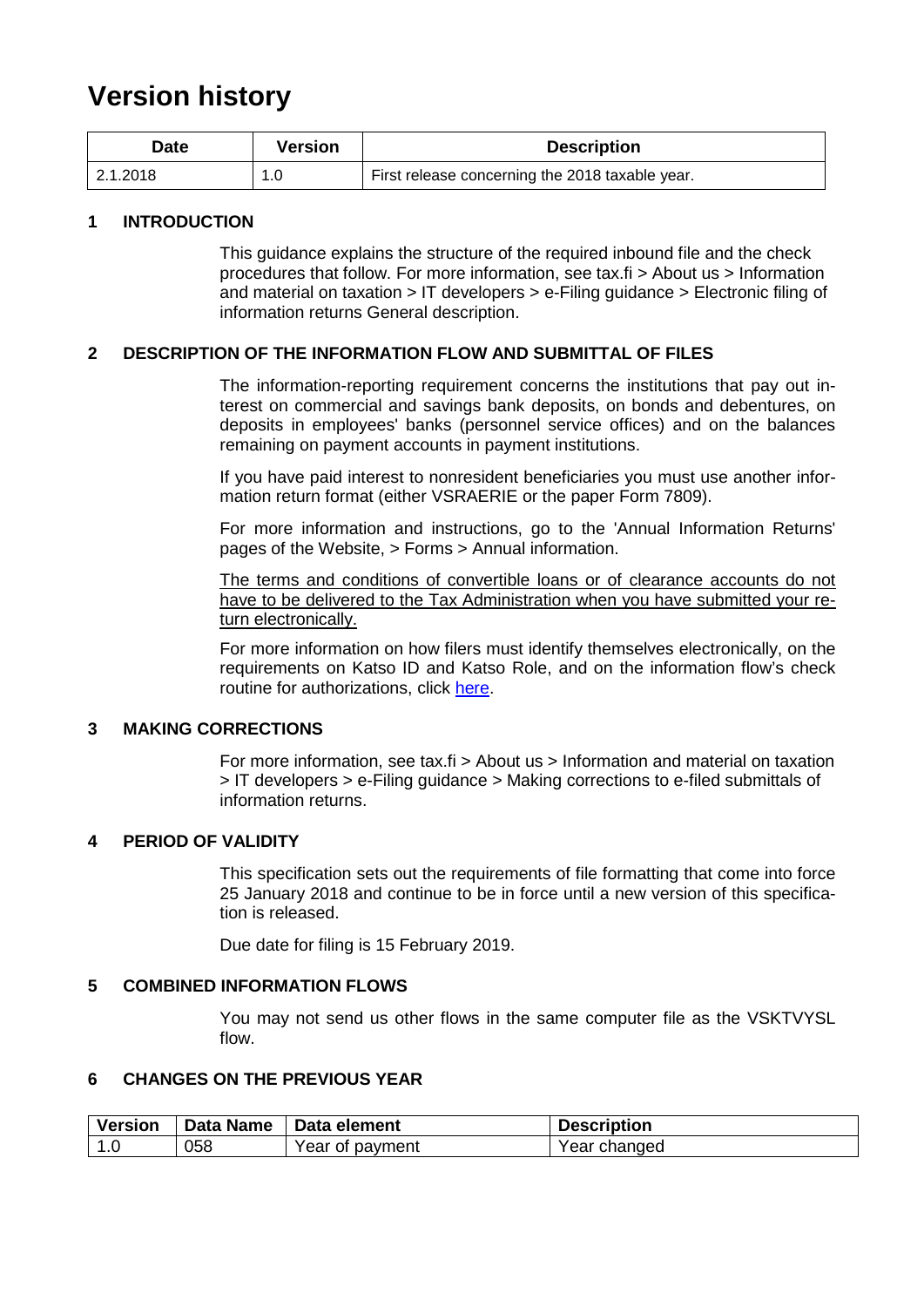### <span id="page-2-0"></span>**7 LIST OF THE DATA CONTENT**

| $\vert$ Code $\vert$ P/V $\vert$ |         | $\mathsf{T}$ | L/T | <b>Description</b>                                                                                                                                                                                                                                                                                                                                                                                                                                                                                                            | Format                           | Permissible<br>values:        |
|----------------------------------|---------|--------------|-----|-------------------------------------------------------------------------------------------------------------------------------------------------------------------------------------------------------------------------------------------------------------------------------------------------------------------------------------------------------------------------------------------------------------------------------------------------------------------------------------------------------------------------------|----------------------------------|-------------------------------|
| 000                              | P       | Т            |     | File identifier                                                                                                                                                                                                                                                                                                                                                                                                                                                                                                               | AN <sub>8</sub>                  | <b>VSKTVYSL</b>               |
| 010                              | P       | Τ            |     | Payor's ID                                                                                                                                                                                                                                                                                                                                                                                                                                                                                                                    | <b>YTUNNUS</b>                   |                               |
| 080                              | v       | T            |     | Account operator's Business ID                                                                                                                                                                                                                                                                                                                                                                                                                                                                                                | <b>YTUNNUS</b>                   |                               |
| 058                              | P       | T            |     | Year of payment<br>The year of payment is the calendar year when pay-<br>ment took place.                                                                                                                                                                                                                                                                                                                                                                                                                                     | <b>VVVV</b>                      | 2018                          |
| 001                              | P       |              |     | Start of a partial data set                                                                                                                                                                                                                                                                                                                                                                                                                                                                                                   | N <sub>8</sub>                   |                               |
| 802                              | P       | T            |     | Type of interest<br>8A = Interest on bank deposits (paid to bank account<br>holders by commercial or savings banks accepting de-<br>posits from the public-must be reported separately for<br>each banking entity).<br>8B = Interest on bonds and debentures (separately for<br>each issue)<br>8C = Interest on the balances of deposits in employee<br>banks (personnel service offices), of client accounts in<br>payment institutions, and interest paid by the Finnish<br>branch offices of foreign payment institutions. | AN <sub>2</sub>                  | 8A, 8B, 8C                    |
| 812                              | P       |              |     | Total paid interest                                                                                                                                                                                                                                                                                                                                                                                                                                                                                                           | R14,1                            |                               |
| 813                              | P       |              |     | Total amount of tax at source on interest                                                                                                                                                                                                                                                                                                                                                                                                                                                                                     | R14,1                            |                               |
| 815                              | V       |              |     | The total amount of interest paid to nonresidents                                                                                                                                                                                                                                                                                                                                                                                                                                                                             | R14,1                            |                               |
| 816                              | V       |              |     | Total of interest paid to residents, fully liable to tax, on R14,1<br>which no tax was withheld at source                                                                                                                                                                                                                                                                                                                                                                                                                     |                                  |                               |
| 817                              | $V/P$ T |              |     | The ISIN code of the bond or debenture                                                                                                                                                                                                                                                                                                                                                                                                                                                                                        | <b>ISINKOODI</b>                 |                               |
| 818                              | $V/P$ T |              |     | Official name of the bond or debenture                                                                                                                                                                                                                                                                                                                                                                                                                                                                                        | AN60                             |                               |
| 805                              | P       |              |     | Payor category<br>$01$ = Bank accepting deposits from the public<br>02 = Employee bank (personnel service)<br>03 = Finnish branch office of a foreign credit institution<br>04 = State of Finland<br>05 = Domestic payment institution<br>06 = Other issuer of bonds and debentures<br>07 = Finnish branch office of a foreign institution                                                                                                                                                                                    | AN <sub>2</sub>                  | 01, 02, 03, 04,<br>05, 06, 07 |
| 009                              | P       |              |     | End of a partial data set                                                                                                                                                                                                                                                                                                                                                                                                                                                                                                     | N <sub>8</sub>                   |                               |
| 041                              | V       |              |     | Name of contact person                                                                                                                                                                                                                                                                                                                                                                                                                                                                                                        | AN30                             |                               |
| 042                              | V       |              |     | Contact person's telephone                                                                                                                                                                                                                                                                                                                                                                                                                                                                                                    | PUHELIN2                         |                               |
| 048                              | P       |              |     | Software application that produced this file                                                                                                                                                                                                                                                                                                                                                                                                                                                                                  | AN35                             |                               |
| 198                              | P       |              |     | Software-generated timestamp                                                                                                                                                                                                                                                                                                                                                                                                                                                                                                  | <b>DDMMYYYY</b><br><b>HHMMSS</b> |                               |
| 999                              | P       |              |     | Final identifier                                                                                                                                                                                                                                                                                                                                                                                                                                                                                                              | N <sub>8</sub>                   |                               |

## <span id="page-2-1"></span>**8 AUTOMATED CHECK PROCESSES**

| New /<br>Changed | Code        | <b>Description of Calc. Rule / Check</b>                                                                                    |
|------------------|-------------|-----------------------------------------------------------------------------------------------------------------------------|
|                  | 802<br>-817 | If the Type of Interest is 8B (802:8B), you must populate either the ISIN (817)<br>or the name (818) of the bond/debenture. |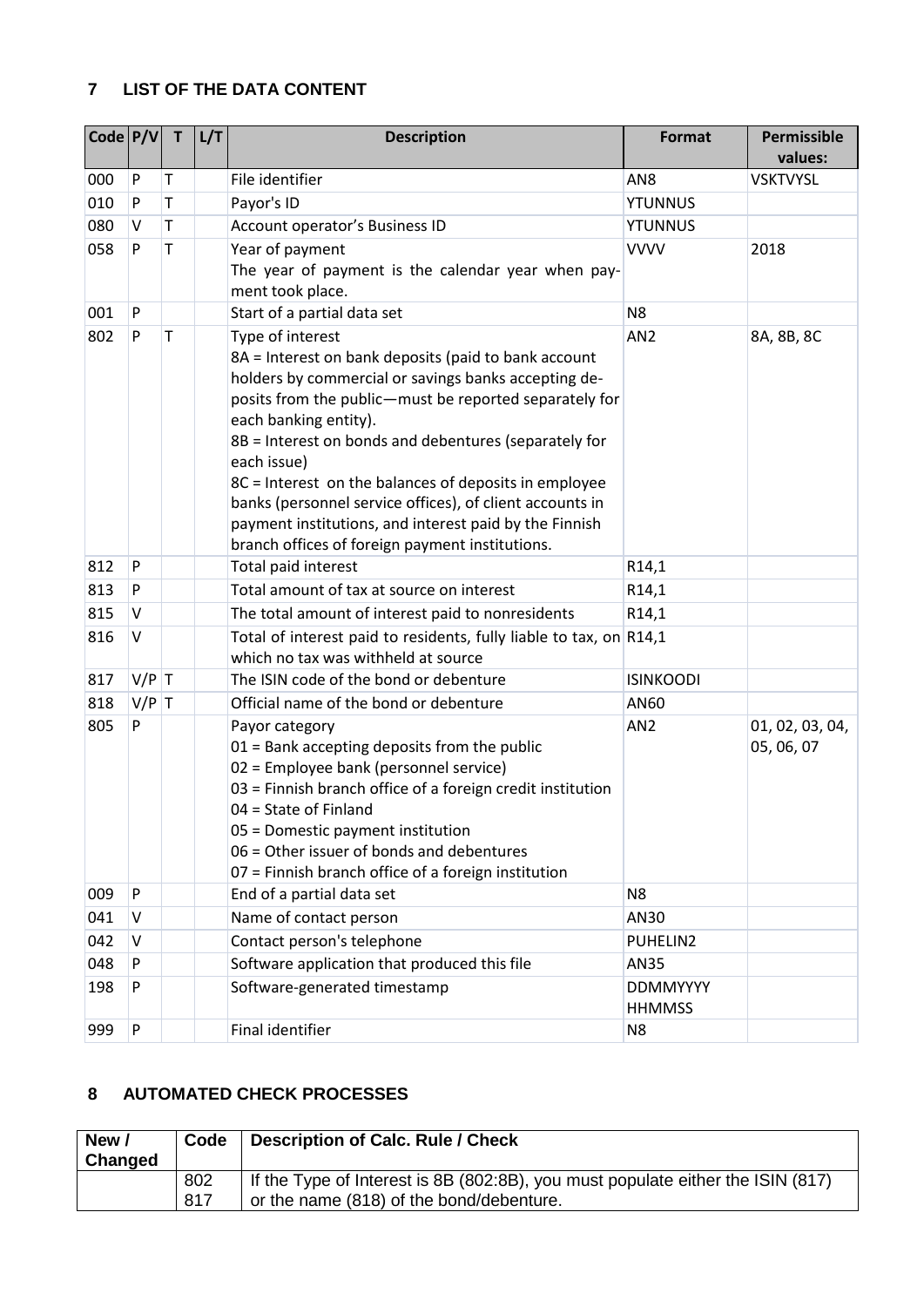| 818 |                                                                                                                    |
|-----|--------------------------------------------------------------------------------------------------------------------|
|     | #1288; If the Type of Interest is 8B (802:8B), you must populate either the ISIN                                   |
|     | (817) or the name (818) of the bond/debenture.                                                                     |
| 817 | The two first characters must be alphabetic of the ISIN (817), bond/debenture<br>(characters FI are also allowed). |
|     | #1135; Incorrect ISIN.                                                                                             |

#### <span id="page-3-0"></span>**9 MESSAGES**

Not applicable to this information flow.

#### <span id="page-3-1"></span>**10 EXAMPLE**

This example is created by the Accounting Pro software application (048) and it represents an annual information return on payments of interest governed by the Act on Taxation at source of interest income (VSKTVYSL).

The input for the 2018 payment year (058) contains information for the Payer ID 6612663-4 (010) that relates to three different partial data sets (001:3). First data set (ends with 009:1) contains information on interest (802:8A) interest total being 2000000 euros and 50 cents (812), payor category: "bank accepting deposits from the public (805)".

The second one of the data sets (ends with 009:2) contains information on bonds/debentures (802:8B) with interest total amounting to 100000 euros (812), payor category: "other issuer of bonds and debentures" (805:06).

The third data set (ends with 009:3) contains information on interest paid on bonds/debentures (802:8B), interest total is 80000 euros and 10 cents (812), payor category: "employee bank (personnel service)" (805:02).

The person to contact is Korko Martti (041), and phone number 09123456 (042). This itemization is number 1, which is also the value of the final identifier (999) on the last line.

000:VSKTVYSL 010:6612663-4 058:2018 001:3 802:8A 812:2000000,5 813:400000,2 817:EE1223344555 805:01 009:1 802:8B 812:100000,0 813:20000,0 805:06 009:2 802:8B 812:80000,1 813:6000,0 805:02 009:3 041:Korko Martti 042: 09123456 048:TestiAccounting Pro 1.0